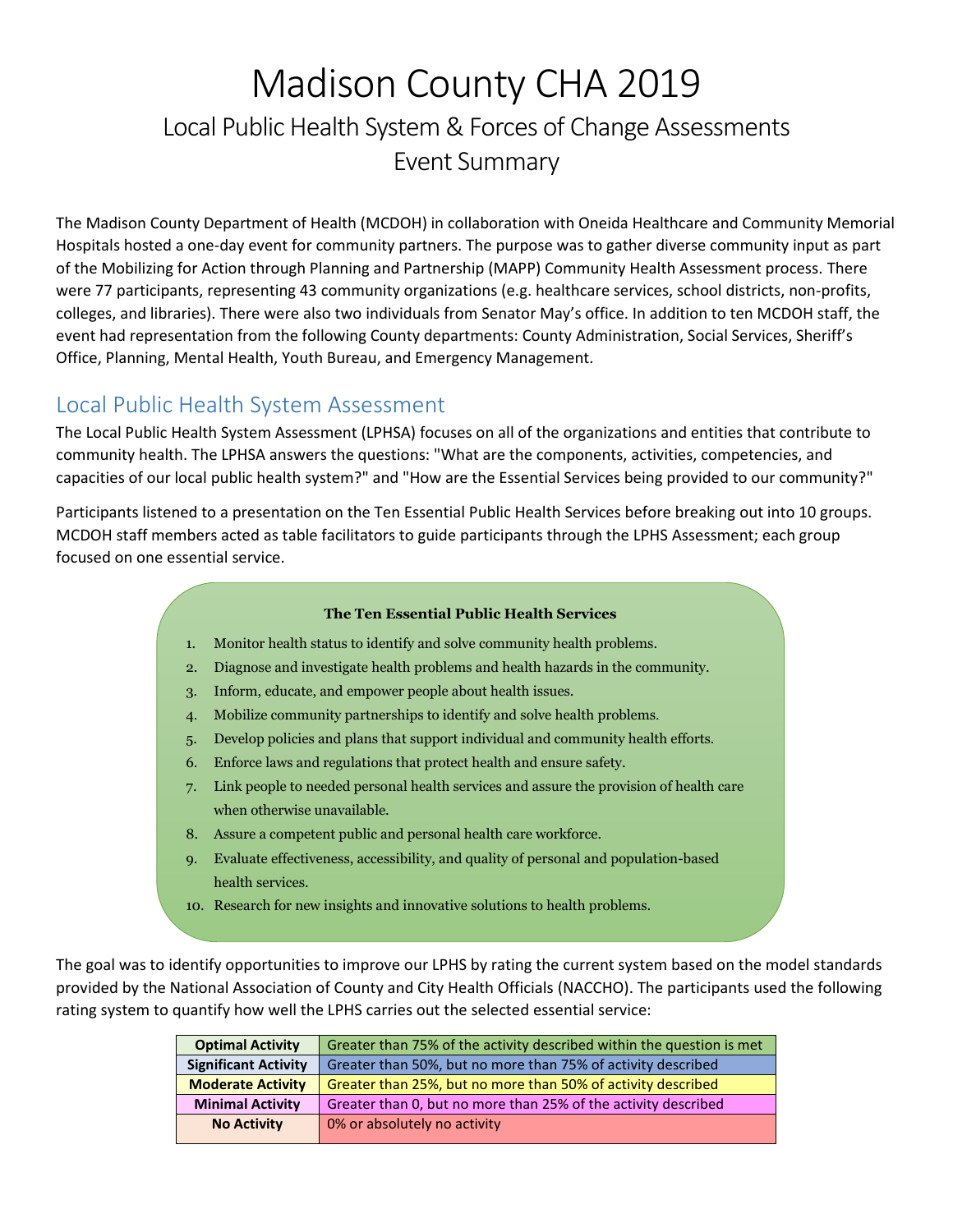#### Performance Assessment Results

Meeting participants were assigned to groups based on their organization and involvement with each essential public health service. The groups reviewed and categorized the activity level through facilitated discussion and voting. Below is a summary of the combined results. Services in Madison County were ranked as either significant activity or moderate activity. The lowest scoring was "Inform, Educate, and Empower People about Health Issues" with an activity level of 41.7%. The highest scoring was a tie between "Mobilize Community Partnerships to Identify and Solve Health Problems" and "Link People to Needed Personal Health Services and Assure the Provision of Health Care when Otherwise Unavailable" both scoring an activity level of 62.5%. These scores will be taken into account when developing specific interventions for the Community Health Improvement Plan (CHIP).

|                | <b>Ten Essential Public Health Services</b>                                                                             | Performance<br><b>Scores</b> |
|----------------|-------------------------------------------------------------------------------------------------------------------------|------------------------------|
| $\mathbf{1}$   | Monitor Health Status to Identify<br><b>Community Health Problems</b>                                                   | 58.3                         |
| $\overline{2}$ | Diagnose and Investigate Health Problems<br>and Health Hazards                                                          | 50.0                         |
| 3              | <b>Inform, Educate, and Empower People</b><br>about Health Issues                                                       | 41.7                         |
| $\overline{4}$ | <b>Mobilize Community Partnerships to</b><br><b>Identify and Solve Health Problems</b>                                  | 62.5                         |
| 5              | Develop Policies and Plans that Support<br><b>Individual and Community Health Efforts</b>                               | 43.8                         |
| 6              | Enforce Laws and Regulations that Protect<br><b>Health and Ensure Safety</b>                                            | 58.3                         |
| 7              | Link People to Needed Personal Health<br>Services and Assure the Provision of Health<br>Care when Otherwise Unavailable | 62.5                         |
| 8              | <b>Assure a Competent Public and Personal</b><br><b>Health Care Workforce</b>                                           | 50.0                         |
| 9              | Evaluate Effectiveness, Accessibility, and<br><b>Quality of Personal and Population-based</b><br><b>Health Services</b> | 50.0                         |
| 10             | <b>Research for New Insights and Innovative</b><br><b>Solutions to Health Problems</b>                                  | 50.0                         |
|                | <b>Average Overall Score</b>                                                                                            | 52.7                         |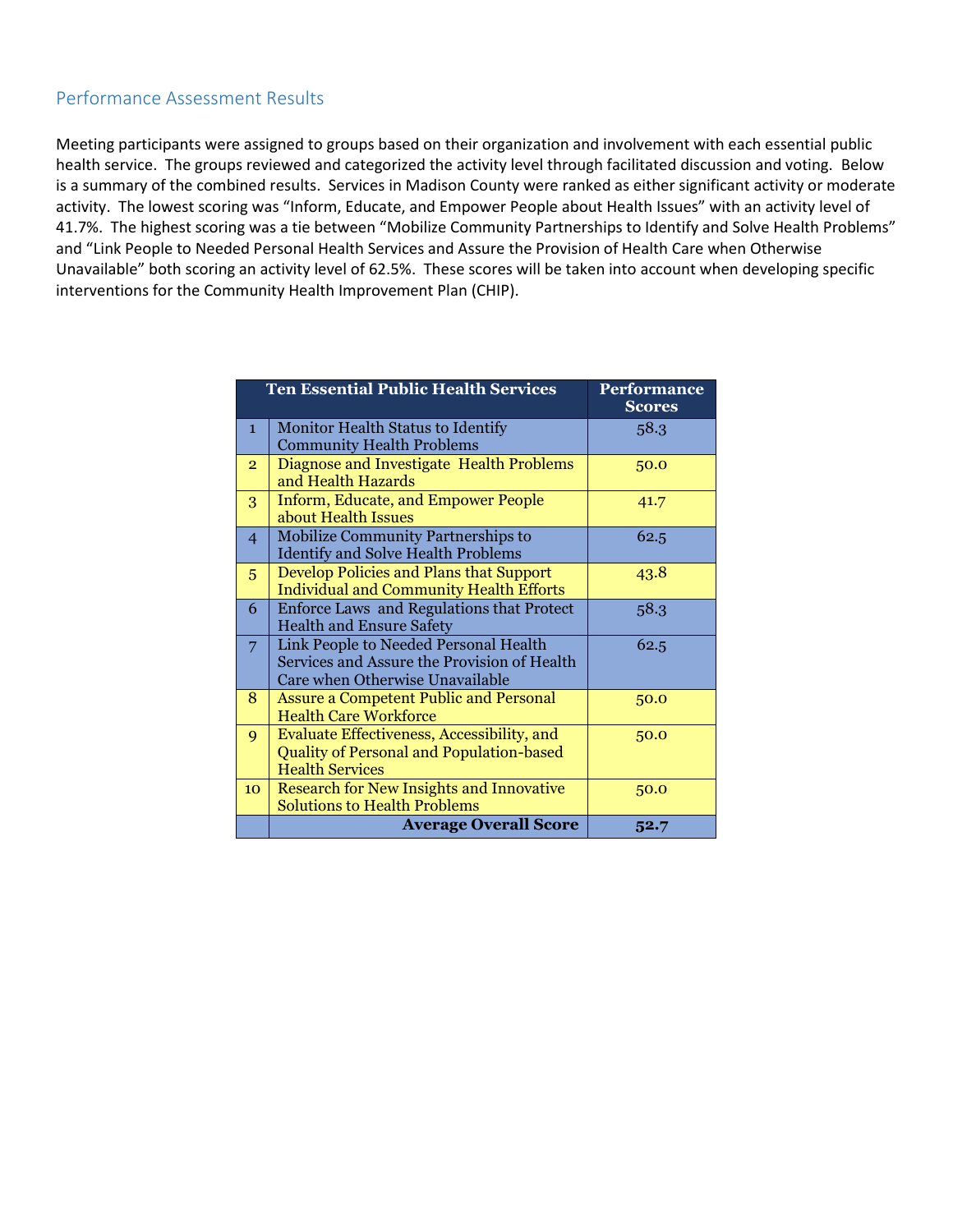# Essential Public Health Service #1: Monitor health status to identify and solve community health problems.

| <b>Essential Public Health Service #1</b>                               | <b>Score</b> |
|-------------------------------------------------------------------------|--------------|
| <b>Monitor Health Status To Identify Community Health Problems</b>      | 58.3         |
| 1.1 Population-Based Community Health Profile (CHP)                     | 75.0         |
| 1.2 Access to and Utilization of Current Technology to Manage, Display, |              |
| Analyze and Communicate Population Health Data                          | 50.0         |
| 1.3 Maintenance of Population Health Registries                         | 50.0         |

# Discussion Themes

- 1. *Gap in Knowledge*: Disparity between organizations who know exactly how to access and use data, while other organizations do not; community members are often excluded from CHA process and outcomes
- 2. *Presentation of Data:* Difficult to consume data in current presentation; need to focus on take-away messages rather than data overload

# Opportunity for Improvement

- 1. Short-term:
	- a. Recognize the target audience and communicate CHA results appropriately (i.e. service providers versus community members)
- 2. Long-term:
	- a. Share information about CHA process from Day 1 via media outlets and town hall meetings
	- b. Improve county-wide capacity for technology

# **Essential Public Health Service #2:** Diagnose and investigate health problems and health hazards

| <b>Essential Public Health Service #2</b>                               | <b>Score</b> |
|-------------------------------------------------------------------------|--------------|
| Diagnose And Investigate Health Problems and Health Hazards             | 50.0         |
| 2.1 Identification and Surveillance of Health Threats                   | 50.0         |
| 2.2 Investigation and Response to Public Health Threats and Emergencies | 50.0         |
| 2.3 Laboratory Support for Investigation of Health Threats              | 50.0         |

# Discussion Themes

- *1. Varying Awareness Level:* Some participants were not aware of any tracking activities, while others knew about many activities
- 2. *Emergency Preparedness:* Reduced community involvement; each agency has their own process, but may not work together; ready for large scale emergencies rather than smaller ones
- 3. *Fewer Resources:* No mobile clinics; 24/7 lab access is difficult to find; communities do not have unique emergency response teams

# Opportunity for Improvement

- 1. Short-term:
	- a. Improve appropriate and timely communication from emergency preparedness agencies rather than social media
- 2. Long-term:
	- a. Increase inter-sectoral collaboration to improve data collection, reporting, and how we serve the public
	- b. Incorporate ongoing education to increase awareness of health and safety investigation/response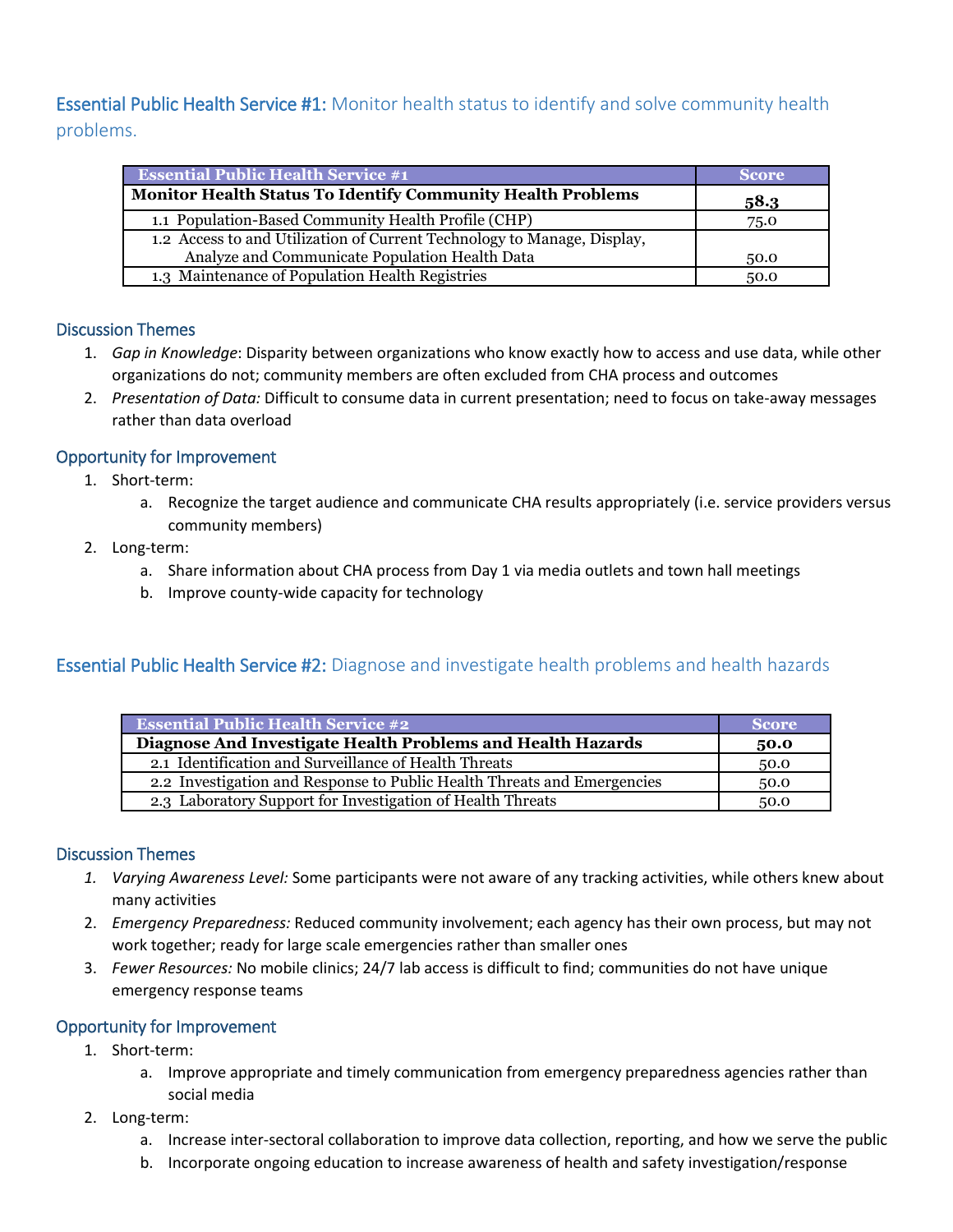| <b>Essential Public Health Service #3</b>               | <b>Score</b> |
|---------------------------------------------------------|--------------|
| Inform, Educate, And Empower People about Health Issues | 41.7         |
| 3.1 Health Education and Promotion                      | 50.0         |
| 3.2 Health Communication                                | 50.0         |
| 3.3 Risk Communication                                  | 25.0         |

#### Discussion Themes

1. *Great Services, Ineffective Communication:* Madison County already has great services, which meet model standards; however, community needs a unified platform for effective communication for greater utilization of services. Community organizations should look through the consumer lens for communication and outreach methods. The same is true for risk communication – COAD is setting up a system; yet, people are underinformed and are not involved. The focus tends to be on nearby cities rather than Madison County; this community needs more "content experts" or current organizations need to have more face-time with the community.

#### Opportunity for Improvement

- 1. Short-term:
	- a. Develop unified platform for communication of services using the appropriate media source to community members
	- b. Establish regular communication between health-focused organizations (i.e. constant contact emails, coalition meetings)
	- c. Incorporate epidemics into COAD initiative
- 2. Long-term:
	- a. Develop a phone app to relay county-wide emergency information
	- b. Continual education for community members and agencies on health information and local activities supporting those issues.
	- c. Research and implement model practices for relaying information across Madison County

# **Essential Public Health Service #4:** Mobilize community partnerships to identify and solve health problems

| <b>Essential Public Health Service #4</b>                           | <b>Score</b> |
|---------------------------------------------------------------------|--------------|
| <b>Mobilize Community Partnerships to Identify and Solve Health</b> |              |
| <b>Problems</b>                                                     | 62.5         |
| 4.1 Constituency Development                                        | 75.0         |
| 4.2 Community Partnerships                                          | 50.0         |

#### Discussion Themes

*1. Community that Rallies*: There is a willingness to work together among organizations in Madison County; when something needs to happen, they can rally together to do so. However, efforts are often disjointed or geographically isolated.

#### Opportunity for Improvement

- 1. Short-term:
	- a. Launch an initiative similar to Madison County's Promise & Priorities Council (countywide coalition for healthy outcomes) without grant funding attached to it; community partners can commit to a coordinated process with concrete goals and seek grant funding to address health needs.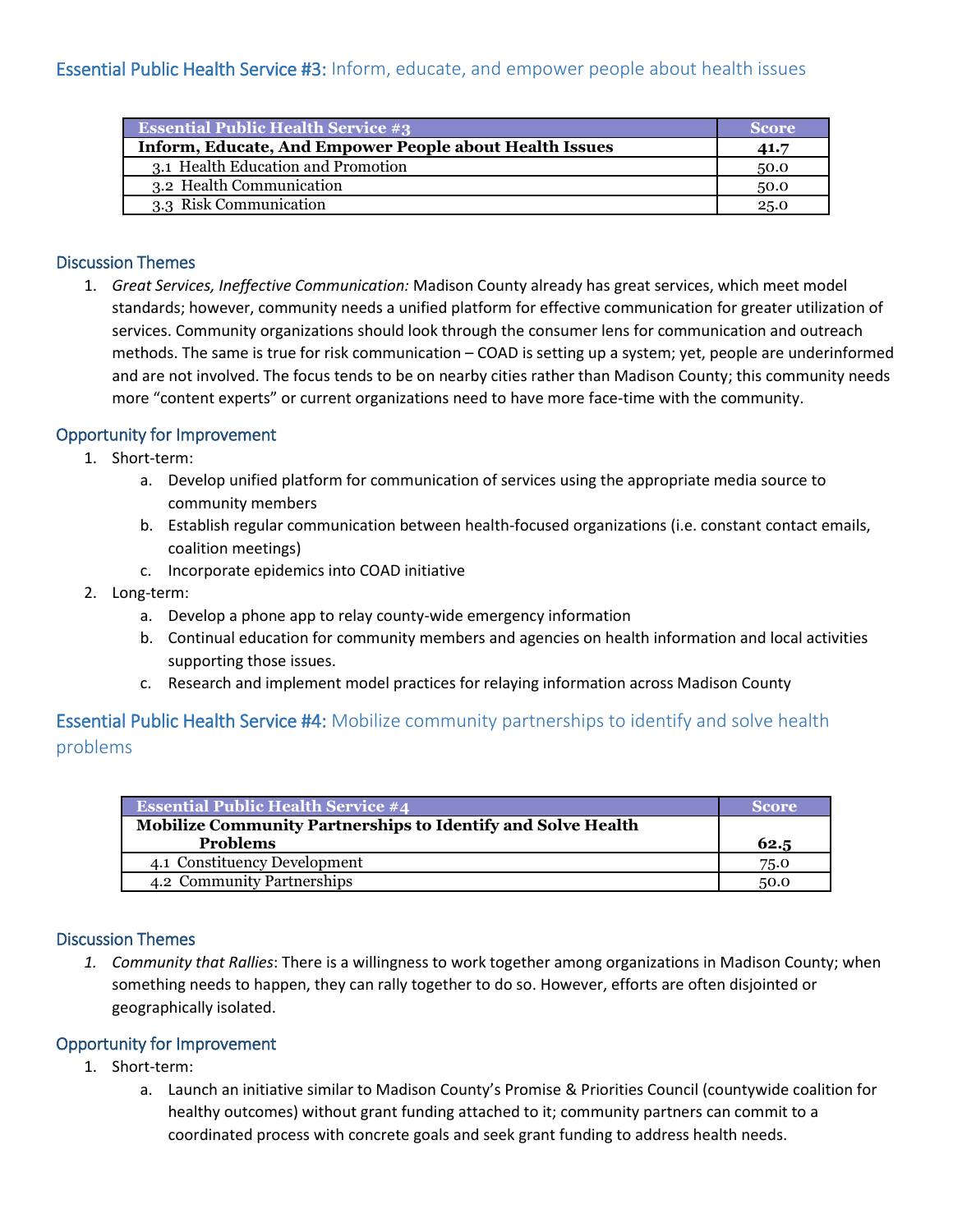i. Coalition would facilitate a process of "we're here to resolve this issue." Make a decision and implement it; transition to a systematic process to promote forward movement.

**Essential Public Health Service #5:** Develop policies and plans that support individual and community health efforts

| <b>Essential Public Health Service #5</b>                        | Score |
|------------------------------------------------------------------|-------|
| Develop Policies and Plans that Support Individual and Community |       |
| <b>Health Efforts</b>                                            | 43.8  |
| 5.1 Government Presence at the Local Level                       | 50.0  |
| 5.2 Public Health Policy Development                             | 50.0  |
| 5.3 Community Health Improvement Process                         | 50.0  |
| 5.4 Plan for Public Health Emergencies                           | 25.0  |

#### Discussion Themes

- 1. *Money Talks*: Policy development is segmented by individual organizations and is associated with funding streams rather than the needs of the community.
- 2. *Lack of Awareness:* Most participants did not know what the standards referred to, demonstrating a lack of awareness at both a community and organizational level. Although many LPHS organizations are doing great work, other organizations are left out of the process and do not know what efforts exist.

## Opportunity for Improvement

- 1. Short-term:
	- a. Educate community members on the importance of policy development
	- b. Keep community organizations in the loop when conducting the CHA/CHIP rather than health department and hospitals only; these documents should inform the priorities of all LPHS.
	- c. Consider DSRIP funding (spring 2020)
- 2. Long-term
	- a. Centralize emergency planning efforts and communicate the information to community members and organizations alike.

# **Essential Public Health Service #6:** Enforce laws and regulations that protect health and ensure safety

| <b>Essential Public Health Service #6</b>                                 | <b>Score</b> |
|---------------------------------------------------------------------------|--------------|
| <b>Enforce Laws and Regulations that Protect Health and Ensure Safety</b> | 58.3         |
| 6.1 Review and Evaluate Laws, Regulations, and Ordinances                 | 50.0         |
| 6.2 Involvement in the Improvement of Laws, Regulations, and Ordinances   | 50.0         |
| 6.3 Enforce Laws, Regulations and Ordinances                              | 75.0         |

# Discussion Themes

- 1. *Unique policies for unique County*: There is an overwhelming feeling that many State laws consider NYC rather than rural upstate NY; funding is not available until the state identifies issue as a public health threat. Madison County has an opportunity to adopt and enforce stricter policies than the state (i.e. immunization requirements).
- 2. *Implementation Support:* Organizations receive the most support to implement laws and regulations from the County, followed by State, and Federal government. Local efforts should be made to enforce and educate the community on existing policies rather than creating new ones.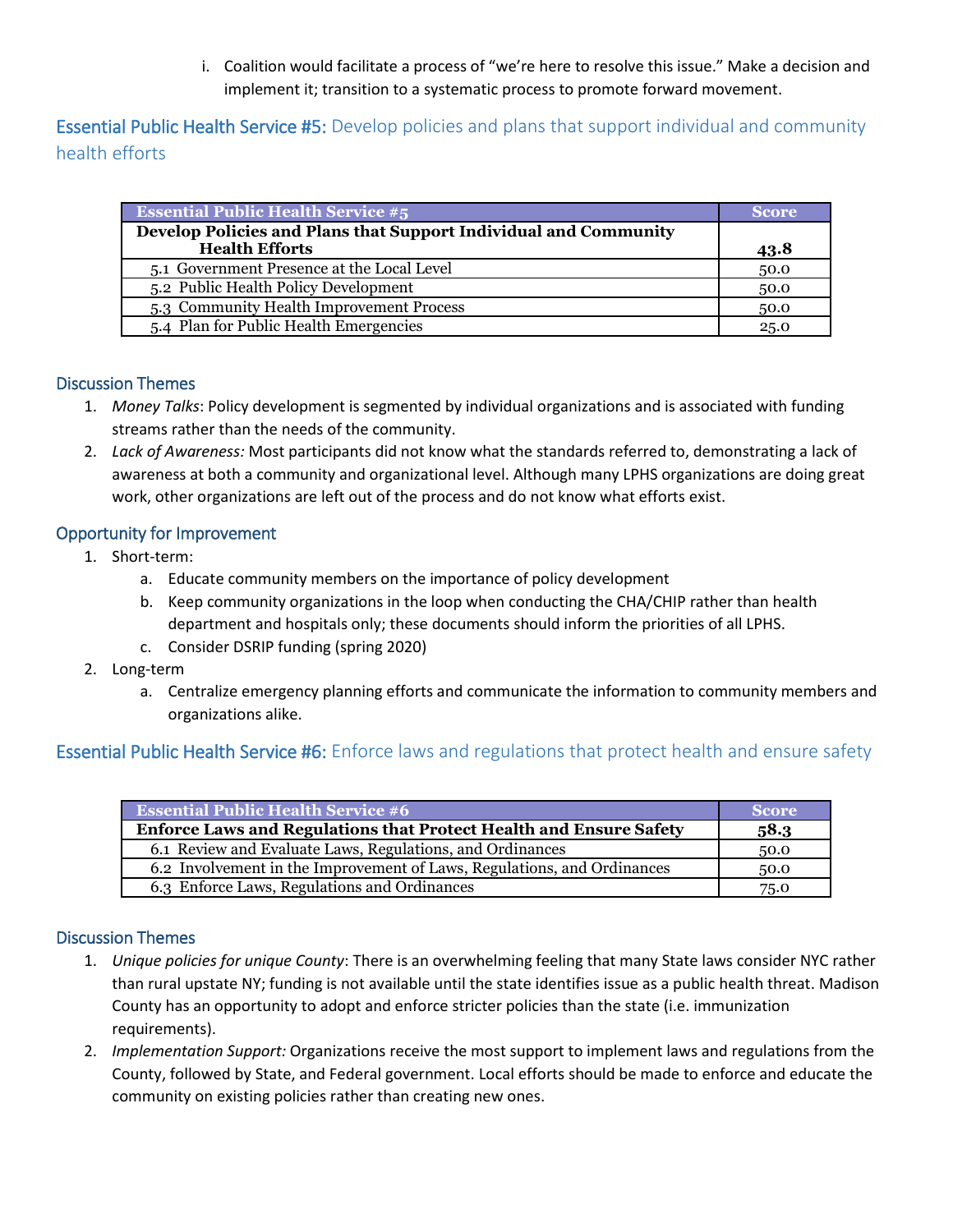## Opportunity for Improvement

- 1. Short-term:
	- a. Improve educational effort to the community through forums, schools, public panels.
- 2. Long-term
	- a. Improve methods of communication the implementation and enforcement of laws/regulations/ordinances.

**Essential Public Health Service #7:** Link people to needed personal health services and assure the provision of health care when otherwise unavailable

| <b>Essential Public Health Service #7</b>                                                                            | Score |
|----------------------------------------------------------------------------------------------------------------------|-------|
| Link People to Needed Personal Health Services and Assure the<br>Provision of Health Care when Otherwise Unavailable | 62.5  |
| 7.1 Identification of Populations with Barriers to Personal Health Services                                          | 75.0  |
| 7.2 Assuring the Linkage of People to Personal Health Services                                                       | 50.0  |

#### Discussion Themes

- 1. *Barriers to Health*: The group identified many barriers that community members experience (i.e. insurance costs, transportation, services no longer available, and stigma); Madison County's LPHS is well versed in recognizing barriers and many organizations are addressing those needs.
- 2. *Ineffective Collaboration:* There is an opportunity to improve connectedness of community organizations serving similar populations and addressing gaps in services.

#### Opportunity for Improvement

- 1. Short-term
	- a. Identify lead organization and methodology to increase cross-sector communication and better serve community members.
	- b. Adapt health communication materials to address populations with lower literacy levels.
- 2. Long-term
	- a. Identify and implement opportunities to reduce barriers to health, including transportation and high medical costs.

# Essential Public Health Service #8: Assure a competent public and personal healthcare workforce

| <b>Essential Public Health Service #8</b>                                    | <b>Score</b> |
|------------------------------------------------------------------------------|--------------|
| <b>Assure a Competent Public and Personal Health Care Workforce</b>          | 50.0         |
| 8.1 Workforce Assessment Planning, and Development                           | 50.0         |
| 8.2 Public Health Workforce Standards                                        | 50.0         |
| 8.3 Life-Long Learning Through Continuing Education, Training, and Mentoring | 50.0         |
| 8.4 Public Health Leadership Development                                     | 50.0         |

#### Discussion Themes

- 1. *Local Efforts, Lack of Communication:* Great efforts among organizations to assure a competent public health workforce; however, these are not communicated with other agencies.
- 2. *High Standards, Gaps in Staff:* NYS sets high standards for public health workforce qualifications. Given the rural setting, it is difficult to fill positions with qualified staff, which leads to staff taking on responsibilities beyond their qualifications/skills. Staff are reluctant to accept leadership roles and professional development opportunity, despite encouragement from management.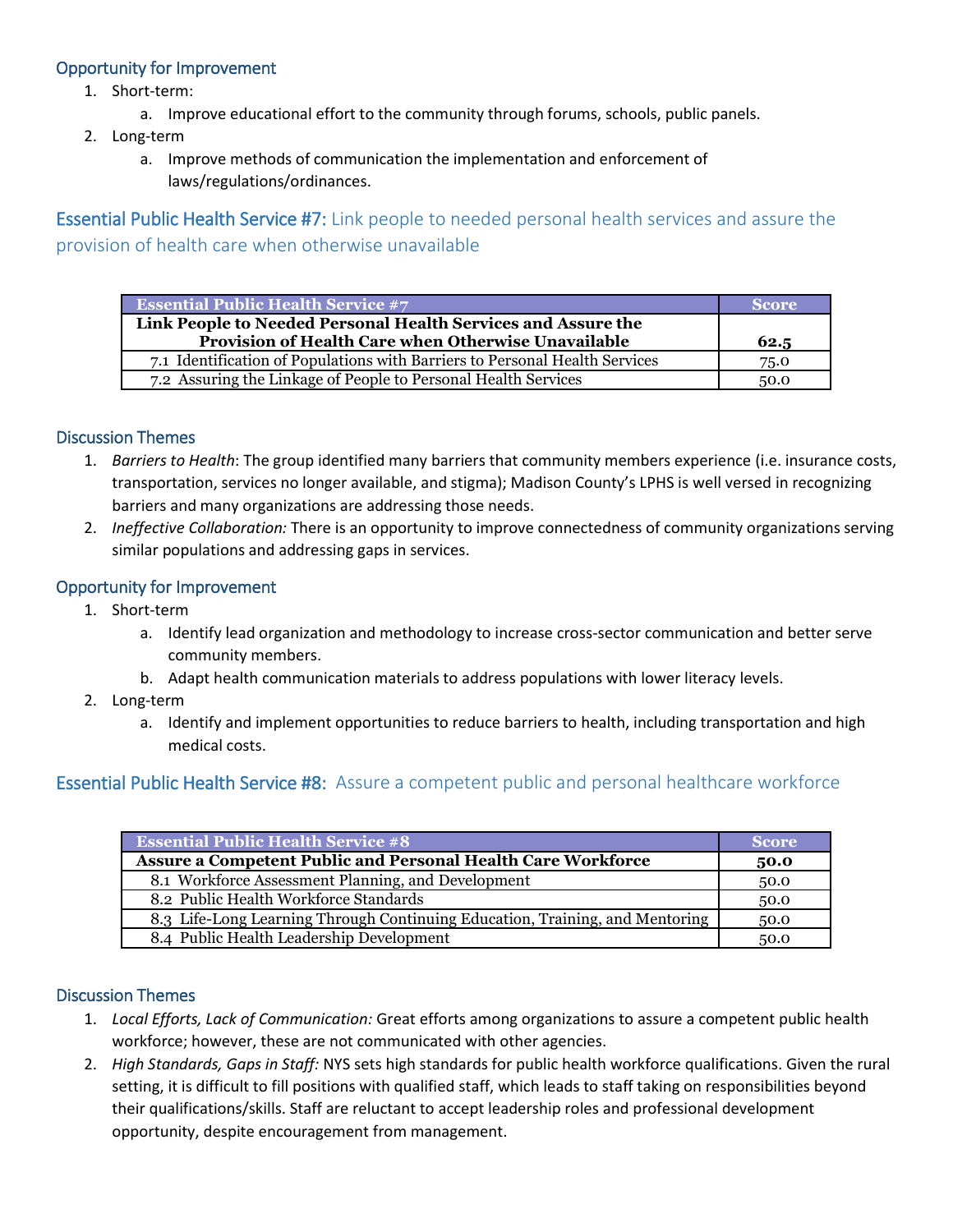## Opportunity for Improvement

- 1. Short-term:
	- a. Improve communication/sharing/promotion of available resources for trainings and leadership opportunities.
	- b. Provide cultural competence trainings related to diversity at all levels (i.e. socioeconomic, gender, race/ethnicity).
- 2. Long-term
	- a. Increase the implementation of cross training among organizations.
	- b. Identify and implement recruitment/retention strategies for staff in rural setting.

# **Essential Public Health Service #9:** Evaluate effectiveness, accessibility, and quality of personal and population-based health services

| <b>Essential Public Health Service #9</b>                          | <b>Score</b> |
|--------------------------------------------------------------------|--------------|
| Evaluate Effectiveness, Accessibility, and Quality of Personal and |              |
| <b>Population-Based Health Services</b>                            | 50.0         |
| 9.1 Evaluation of Population-based Health Services                 | 50.0         |
| 9.2 Evaluation of Personal Health Care Services                    | 50.0         |
| 9.3 Evaluation of the Local Public Health System                   | 50.0         |

# Discussion Themes

- 1. *Gold Standards, Lack of Awareness:* Despite many organizations performing at a high level of service (i.e. increase use of EMRs, technology), there is a general lack of awareness among other community partnerships and residents. When surveyed, community members rate population-based health services high overall.
- 2. *Limited Access:* Given the barriers to internet and transportation, community members do not always benefit for the high caliber services in the area. Specialty services are confined to larger cities outside of the county.

#### Opportunity for Improvement

- 1. Short-term:
	- a. Promote education on the services available to community members
	- b. Implement trauma-informed care among healthcare providers
	- c. Increase the communication of services to community partners and members

# **Essential Public Health Service #10:** Research for new insights and innovative solutions to health problems

| <b>Essential Public Health Service #10</b>                                   | <i>Score</i> |
|------------------------------------------------------------------------------|--------------|
| <b>Research for New Insights and Innovative Solutions to Health Problems</b> | 50.0         |
| 10.1 Fostering Innovation                                                    | 50.0         |
| 10.2 Linkage with Institutions of Higher Learning and/or Research            | 50.0         |
| 10.3 Capacity to Initiate or Participate in Research                         | 50.0         |

#### Discussion Themes

- 1. *Lack of Community Input*: Research efforts should be focused on needs identified by community participation.
- 2. *Expand Communication:* Local institutions are conducting research and using the results to impact health outcomes; however, there is a lack of communication to the general public or to other organizations, who could utilize the results.
- 3. *Limited Resources:* Particularly outside of academia, there are limited funding and staff resources for research. There is an opportunity for collaboration between local organizations to overcome this barrier.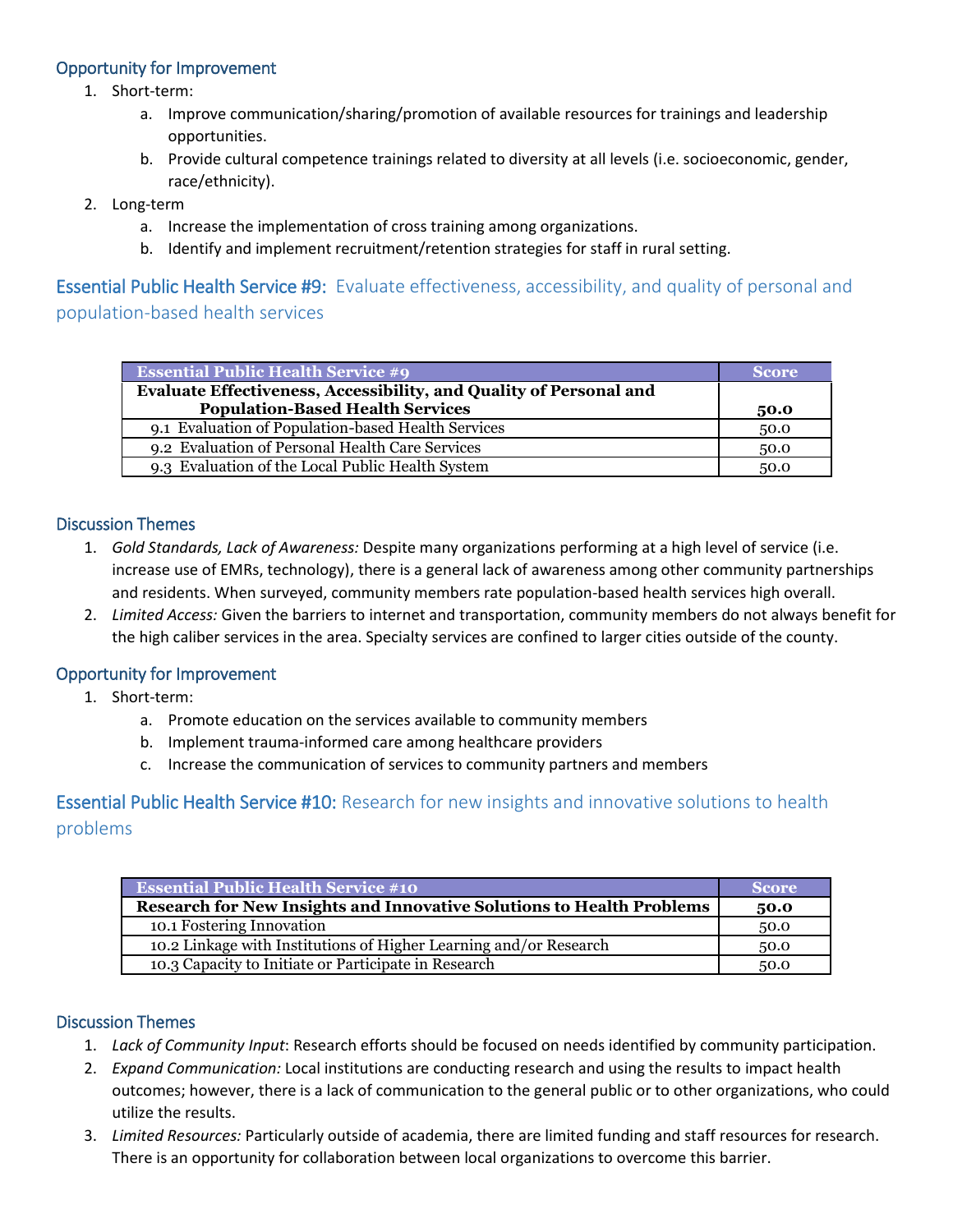#### Opportunity for Improvement

- 1. Short-term:
	- a. Promote HealtheConnections as a best practice website
	- b. Promote awareness of internship opportunities, which provide professional development for individual and temporally increase organizational capacity.
	- c. Increase training and collaboration opportunities among college/universities and other research organizations with local organizations.
- 2. Long-term
	- a. Formalize process for community-based research (i.e. research theme of the year)
	- b. Utilize data sharing agreements between organizations for research
	- c. Evaluate the impact of Ten Essential Services
	- d. Public annual report card to engage, show, and promote local research initiatives; identify best practices and areas for improvement (SWOT; Cortland County example)

# Forces of Change Assessment Results

The second part of the day focused on the Forces of Change Assessment (FOC). The FOC Assessment identifies all of the forces and associated opportunities and threats that can affect the community and local public health system. Forces can be trends, factors, or events occurring either now or in the future. Each group was asked to identify factors through small group facilitated brainstorming. The results are listed below:

|                   | <b>Events</b>                              | <b>Factors</b>                                                                   | <b>Trends</b>                                                     |
|-------------------|--------------------------------------------|----------------------------------------------------------------------------------|-------------------------------------------------------------------|
| Economic          | Opening of casino                          | Generation Z entering workforce                                                  | Decrease in monetary resources in public health                   |
|                   |                                            | <b>Rising taxes</b>                                                              | Decreasing number of farms                                        |
|                   |                                            | Increase in poverty                                                              | Increase in farmers markets                                       |
|                   |                                            |                                                                                  | Increasing use of urgent care & ER                                |
|                   |                                            |                                                                                  | Lower unemployment rate                                           |
|                   |                                            |                                                                                  | Decrease in housing values                                        |
|                   |                                            |                                                                                  | Decrease in number of jobs                                        |
|                   |                                            |                                                                                  | Increase in healthcare costs & insurance                          |
| Environmental     | Flood 2013                                 | Food desert                                                                      | Climate change                                                    |
|                   | Potential natural disasters                | Limited access to stores                                                         |                                                                   |
|                   |                                            | Weather                                                                          |                                                                   |
|                   |                                            | <b>Transportation Issues</b>                                                     |                                                                   |
| Legal/Political   | Marijuana legalization                     | Poltical climate                                                                 |                                                                   |
|                   | Acts of terrorism                          | State & federal regulations                                                      |                                                                   |
|                   | Increase minimum wage                      |                                                                                  |                                                                   |
|                   | Immigration policies                       |                                                                                  |                                                                   |
|                   | Prison reform                              |                                                                                  |                                                                   |
|                   | Healthcare reform                          |                                                                                  |                                                                   |
|                   | Universal healthcare                       |                                                                                  |                                                                   |
| <b>Social</b>     | Opioid epidemic                            | Lack of assisted living facilities                                               | Increase in aging population                                      |
|                   | School shooting events                     | High prevalence of substance abuse                                               | Decrease in vaccine use                                           |
|                   | Possible hospital closures                 | Uneven distribution of health care providers                                     | Vaping (particularly among young people)                          |
|                   | Emergency services merge                   | Intergenerational issues                                                         | Fewer young volunteers (i.e. EMS, police)                         |
|                   |                                            | Possible closure of Planned Parenthood Decrease in providers who accept Medicaid | Desire for instant access to medical providers                    |
|                   |                                            | NYS - 2nd most moved out of state                                                | Rise in homelessness                                              |
|                   |                                            | Lack of diversity                                                                | Rise in sex trafficking                                           |
|                   |                                            | Limited access to dental health providers                                        | Increase in mid-level healthcare providers                        |
|                   |                                            |                                                                                  | Increase in specialty doctors rather than general practice        |
|                   |                                            |                                                                                  | Younger generation's impact on healthcare                         |
|                   |                                            |                                                                                  | Decrease school population                                        |
|                   |                                            |                                                                                  | Increase in anxiety and depression in youth                       |
|                   |                                            |                                                                                  | Increase in awareness and acceptance of mental health issues      |
|                   |                                            |                                                                                  | Growing awareness of LGBTQ+ population & needs                    |
|                   | Technological/ Regional healthcare systems | Limited access to internet                                                       | Focus from general to specialty health care                       |
| <b>Scientific</b> |                                            | Advances in science & technology                                                 | Increase in local access to specialists through satellite offices |
|                   |                                            | Advances in medical care                                                         | <b>Implementing EMRs</b>                                          |
|                   |                                            | Advances in social media                                                         | Decrease in knowledge of services                                 |

# Forces of Changes Impacting the Health of Madison County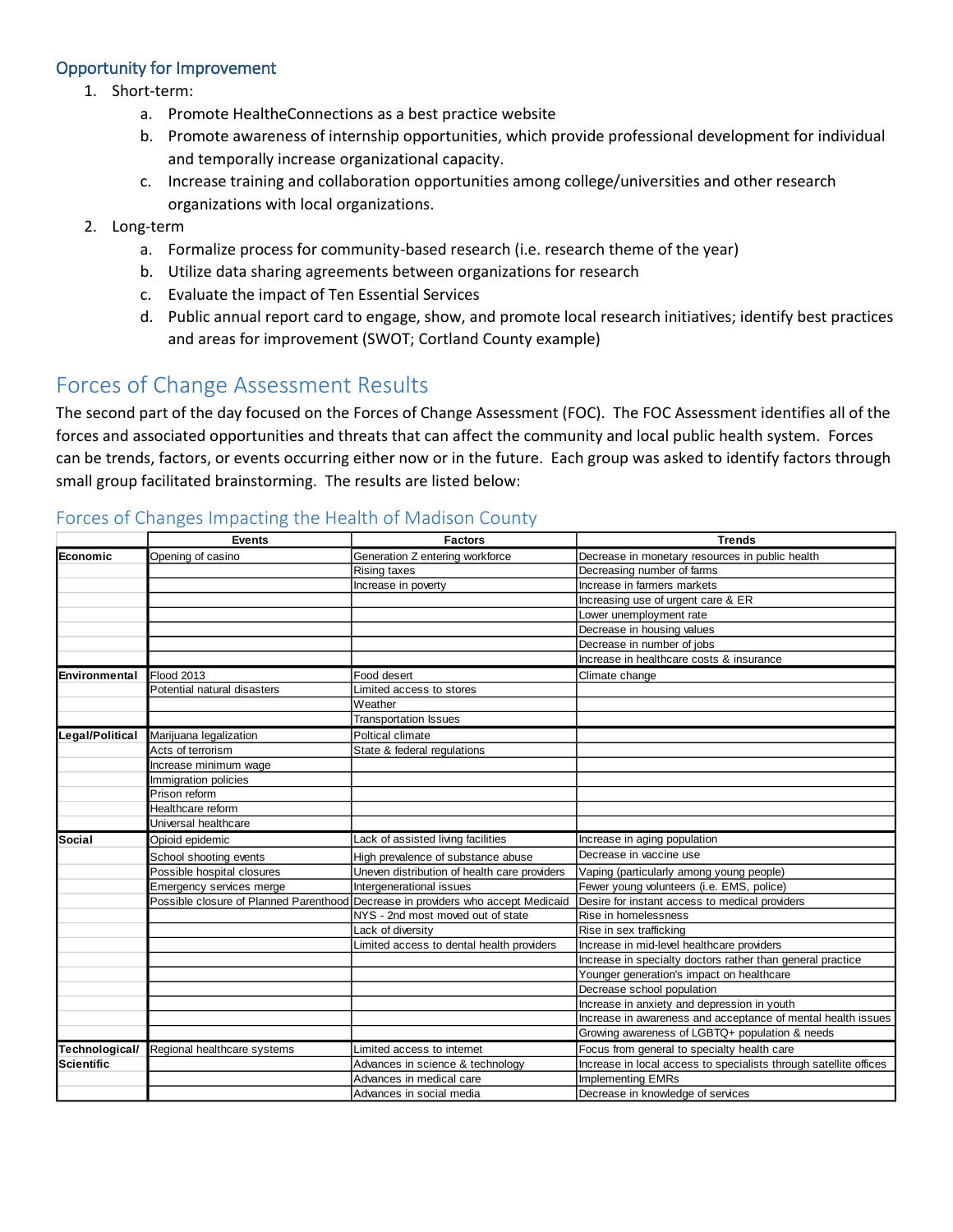# Top Five Themes

| <b>Force of Change</b> |                                        | <b>Number of Group</b><br><b>Discussions</b> |
|------------------------|----------------------------------------|----------------------------------------------|
| $\mathbf{1}$           | Increase in Aging Population           |                                              |
| 2                      | Addiction/Substance Use                | 6                                            |
| 3                      | Advancements in Science & Technology   | 6                                            |
| 4                      | Legalization of Marijuana              | 6                                            |
| 5                      | <b>Diminishing Healthcare Services</b> |                                              |

# Threats & Opportunities

#### Increase in Aging Population

Threat

- Increased healthcare costs and need for more healthcare providers
- Population is disconnected with technology
- Lack of adequate and affordable housing (i.e. assisted living facilities)
- Population is on fixed income
- Risk of losing or increasing cost of social security
- Lack of transportation to medical services
- Lost experience in the workforce as this population retires
- Less people working; decreased workforce in healthcare and money to pay
- Out migration of young and in migration of older populations creating an increased burden on tax and social services
- Insurance increases with older population due to comorbid diagnoses (i.e. chronic disease management) and increase in life expectancy
- Specialty care needed (i.e. memory units, day centers)

**Opportunity** 

- Aging population has the time to volunteer to share their skills and knowledge, and ability to act as good mentors
- Need for healthcare providers may lend to more flexibility in the workforce for job sharing.
- Technological advances in medical have improved health outcomes and quality of life
- Programming for aging population to increase socialization rather than isolation and loneliness
- Focus on chronic disease management
- Repurpose and retain workforce and take advantage of and transfer expertise to younger populations
- Aging in place opportunity for home healthcare agencies to serve population

# Addiction & Substance Use

**Threat** 

- Opioid epidemic has resulted in premature deaths and other adverse effects on community (i.e. child neglect)
- Vaping has become popular, particularly among young people. Advertising is misleading, does not emphasize that contains nicotine and the long-term effects remain unknown
- Substance abuse impacts all levels of society- rich, poor, different levels of education, all ages
- Increased medical costs associated with drug use, both legal and illegal
- Illegal drugs can contain synthetic, lethal substances that users may not be aware of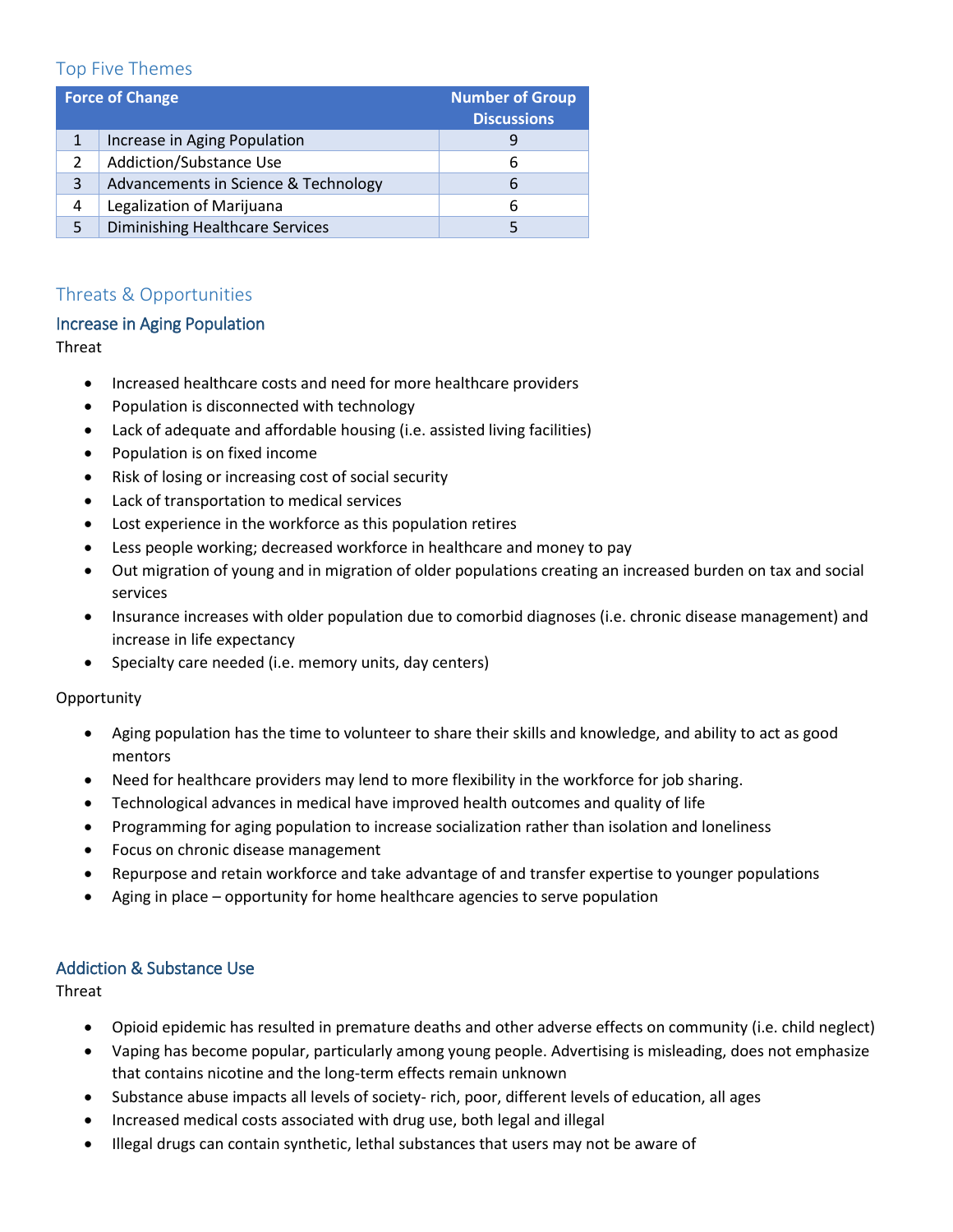- Safety risks to public
- Stigma around drug use and addiction still remains
- Economic impact to put the programs in place to address the issue (i.e. medical cost, education, prevention)

#### **Opportunity**

- Organizations have increased education about the harmful/addictive effects of nicotine (vaping)
- Drug addiction treatment is available in mobile units
- Medication is available to counteract drugs
- Services available inpatient/outpatient
- Community awareness and education is increasing
- Treatments are flexible what works best for patient
- Crisis teams available 24/7
- Support groups, hotlines
- Opioids: legislation to change how scripts are written out and reinforced by insurance companies
- New research on best interventions

## Advancements in Science & Technology

Threat

- Push back from those who do not want their information stored electronically and fear inadequate security measures
- Updating process to EMRs and other technology can be expensive and time consuming
- Isolates aging population from younger generations, who are more knowledgeable about technology
- Lack of internet access and regular power among county residents could prevent utilization of new technology in healthcare
- Difficult to take advantage of new healthcare options without increase infrastructure to support new technologies; may encounter compatibility issues

**Opportunity** 

- Increased consumer accessibility through EMRs and online platforms
- Medical technology has created less invasive procedures (i.e. microscopic surgery), which lends to shorter recovery time and less pain medicine
- Lower costs due to less work and materials needed in the long run
- Environmentally friendly
- Improved record of controlled substances (less misuse)
- Local primary preventative care systems (tied to regional systems) to provide more and closer care
- Improve access to public health data online (e.g. HealtheConnections, NYS Dashboard)

#### Legalization of Marijuana

Threat

- Increase the use of marijuana while driving
- Difficult to regulate for recreational use
- Long-term effects of marijuana use is unknown (i.e. chemical makeup, different strains)
- May increase use among all ages, especially young people